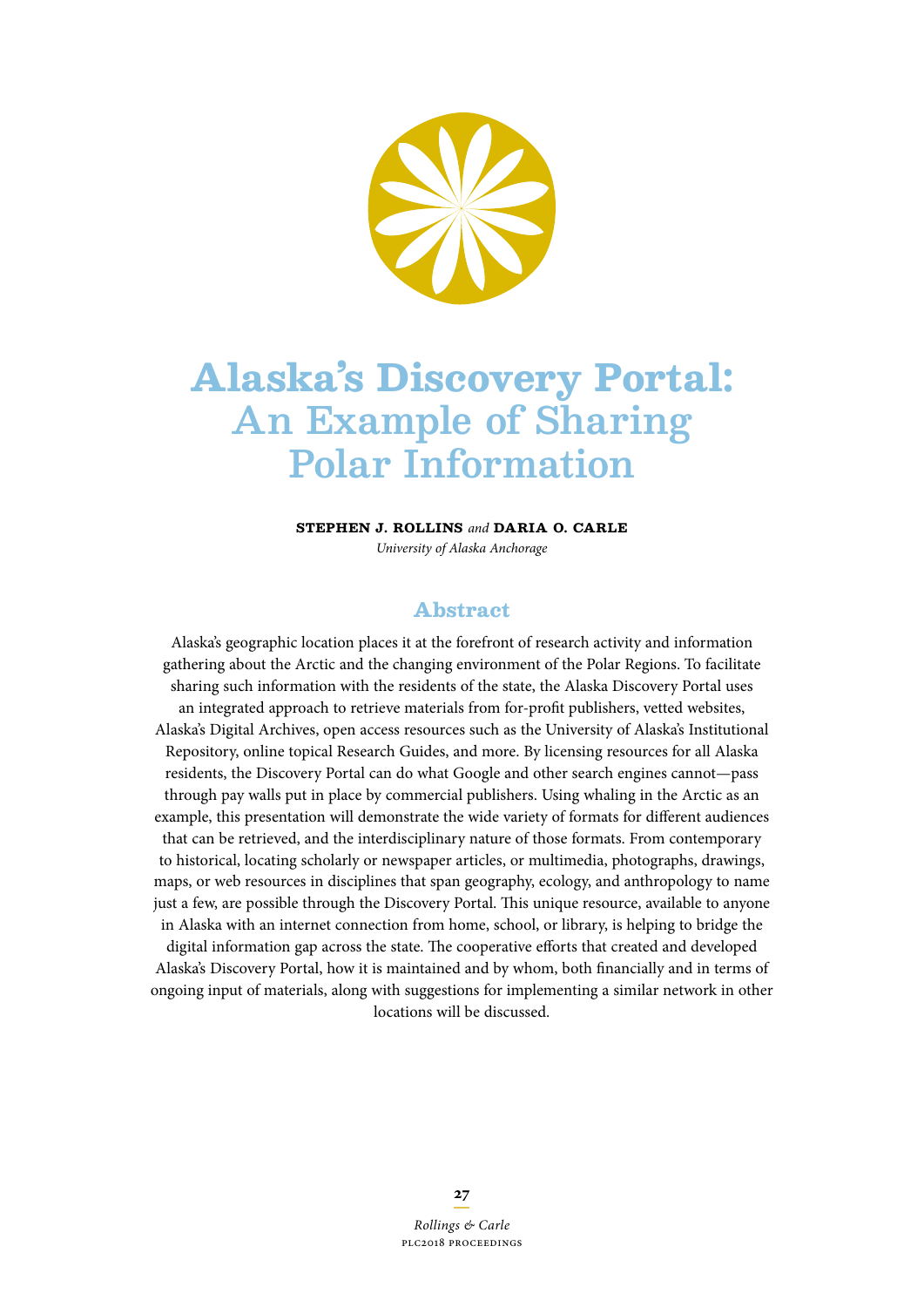### **Alaska's Discovery Portal: An Example of Sharing Polar Information**

Alaska's geographic location places it at the forefront of research activity and information gathering about the Arctic and the changing environment of the Polar Regions. At the same time, Alaska's libraries have embraced the role of gathering such information and sharing it with the communities across the state and beyond. "Libraries in Alaska [also] have a strong tradition of cooperation, of working together to serve the residents of the state" (Alaska Libraries' Reciprocal Borrowing Program, 2018). Combined library catalogs and reciprocal borrowing privileges among as many Alaskan libraries as possible are some examples. Another is Alaska's Discovery Portal, available on SLED, the Statewide Library Electronic Doorway.

### **What is SLED?**

SLED was started in the late 1990s by a group of Alaska librarians to showcase vetted websites. In today's information world, however, simply ofering a list of websites is far too limited in scope, so the discovery portal was created, building on the annotated list of websites. Using an integrated approach, the Alaska Discovery Portal retrieves information from vetted websites, from commercial publishers, from open access resources, from local and statewide resources such as Alaska's Digital Archives and the University of Alaska's institutional repository, and from many other sources. Today, the Alaska Discovery Portal ofers a wide variety of information resources to every resident in the state using an internet connection from home or from the local school or library. If you can get to the internet, you can get to SLED.

The Alaska Discovery Portal is organized, developed, and maintained by the SLED Advisory Group, made up of dedicated, volunteer librarians from public, school, and academic libraries across Alaska. Members test and evaluate potential resources of high quality, and consider recommendations by users according to established selection criteria such as information of statewide interest, Alaskan information, authority of sources, uniqueness—in that they may not be readily available on other search engines such as Google—and technical compatibility. The Advisory Group removes resources from SLED in accordance with the same criteria, or replaces them when a more appropriate substitute is discovered. SLED's resources are also periodically reviewed to ensure that they continue to meet the criteria (SLED, 2018).

As a public service supporting Alaskans' right to information, SLED's mission is to provide access to electronic information for all Alaska residents in an easy, concise, and coherent system. And, because the Alaska Library Network is able to license on behalf of SLED the resources and services from for proft publishers and educational providers, SLED can do what Google or other search engines cannot—access content behind pay walls. Because of the integration of information that SLED is built upon, SLED can incorporate for proft or commercial publications along with open access materials, historical documents, vetted websites, and much more. Again, to emphasize, not even Google can do this since it and other search engines are unable to pass through the pay walls put in place by the for proft publishers.

### **What does SLED include?**

With the search capacity on SLED, users can retrieve over 200 million records covering a myriad of subjects including medicine, engineering, business, art, philosophy, history, and education. The materials also span diferent audiences, from elementary school students looking for picture books through college students doing research on scientifc topics or adults seeking recommendations for novels to read.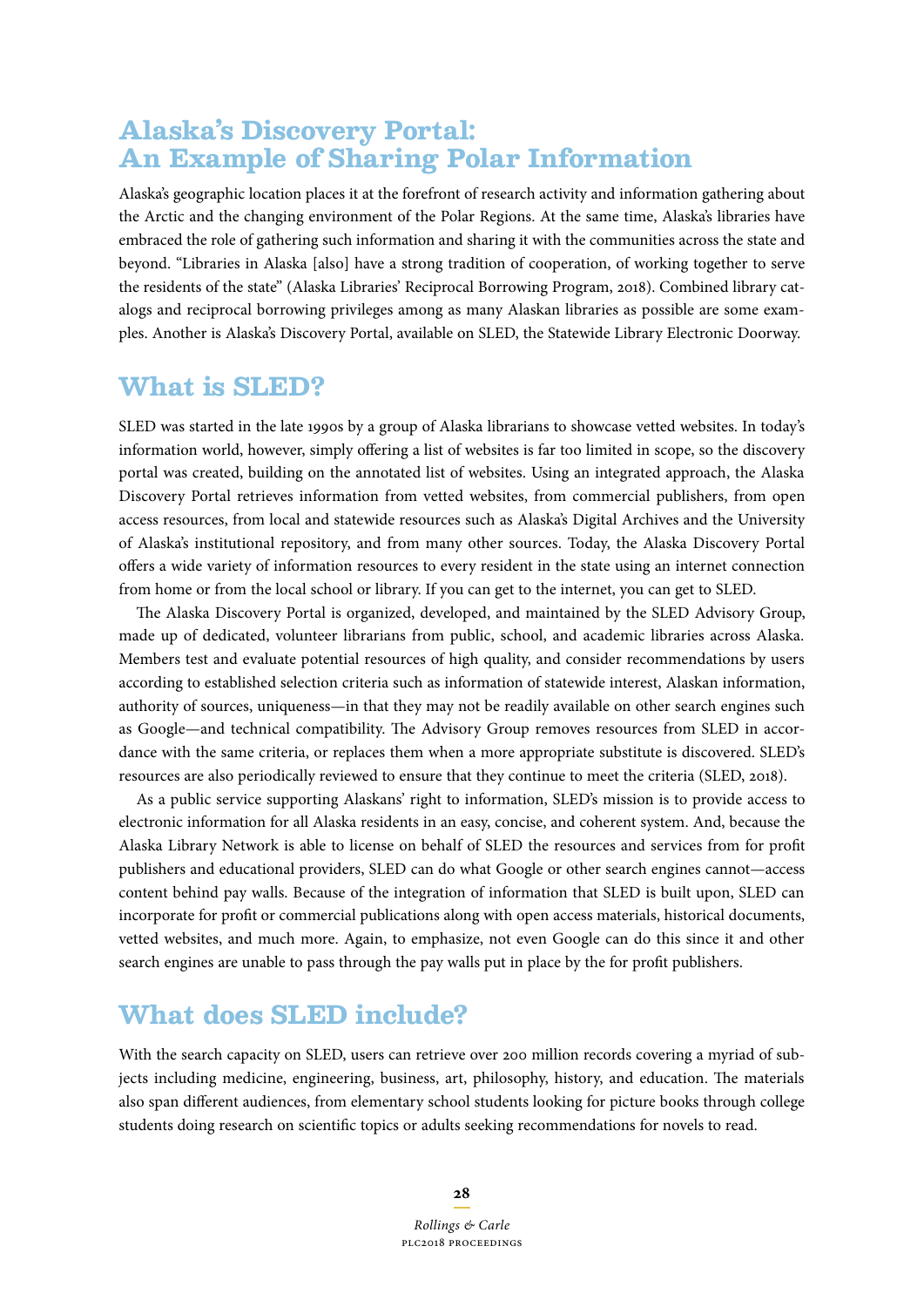SLED's discovery portal also provides comprehensive retrieval in that contemporary as well as historical resources are delivered in the same search. For example, Alaska's Digital Archives presents a wealth of historical photographs, albums, oral histories, moving images, maps, documents, physical objects, and other materials from libraries, museums, and archives throughout the state. One of the more recent additions to the Discovery Portal is ScholarWorks@UA, the University of Alaska's Institutional Repository created to share research and works by UA faculty, students, and staf. Graduate theses, both master's and doctoral, along with white papers and research reports from the various research institutes of the university are among the types of sources found in ScholarWorks@UA, and thus available through the Portal.

While anyone, anywhere, can search the Discovery Portal, only the residents of Alaska have access to the commercially produced publications like scholarly journals, newspapers, and magazines that have been licensed for SLED. With additional funding support from the University of Alaska, the Alaska State Library, and the state of Alaska, SLED delivers information at the cost of \$1.09 per resident per year.

Alaska's Discovery Portal ofers many services and provides access to an expanding collection of resources. Here are just a few:

- **Educational videos for school children.**
- **EXECUTE:** Health information for teens.
- Websites to learn a foreign language.
- Access to a wealth of digital images documenting Alaska's history and culture.
- ӹ Online tutoring services for elementary through intro-level college students.
- is Test preparation for high school equivalency, college entrance tests, graduate schools, professional school entrance tests, or civil service exams.
- **In Online reference books from Oxford University Press.**
- Do-it-yourself guides for auto and small engine repair, crafts, and home improvements.
- **Genealogy resources for researching family ancestry.**

The search box on the Portal's front page opens up a whole world of discovery. For example, a search on "arctic" retrieves almost 700,000 records drawing from journals, magazines, news sources, books and book chapters, maps, and audio recordings. Historical images from Alaska's Digital Archives and University of Alaska publications such as doctoral dissertations are also retrieved. In addition, the search will access the high quality websites selected by the SLED volunteers that are included in the topical research guides. These guides, produced by librarians in Alaska as well as other colleges and universities in the U.S., are fully indexed and fndable in the Discovery Portal.

For a more specifc example, a search on the terms arctic whaling fnds nearly 15,000 records from 12 diferent source types, a few of which are listed here:

#### *Academic Journals*

Full text PDF of a scholarly, peer-reviewed article:

Jensen, A. M. (2012). The material culture of Iñupiat whaling: An ethnographic and ethnohistorical perspective. *Arctic Anthropology 49*(2), 143–161.

#### *Book Chapters*

Full text HTML of a book chapter:

"Exhausted body and blistered hands" in Currie, S. (2001). *Tar she blows: American whaling in the nineteenth century* (pp. 34–49). Minneapolis, MN: Lerner Publishing.

**29**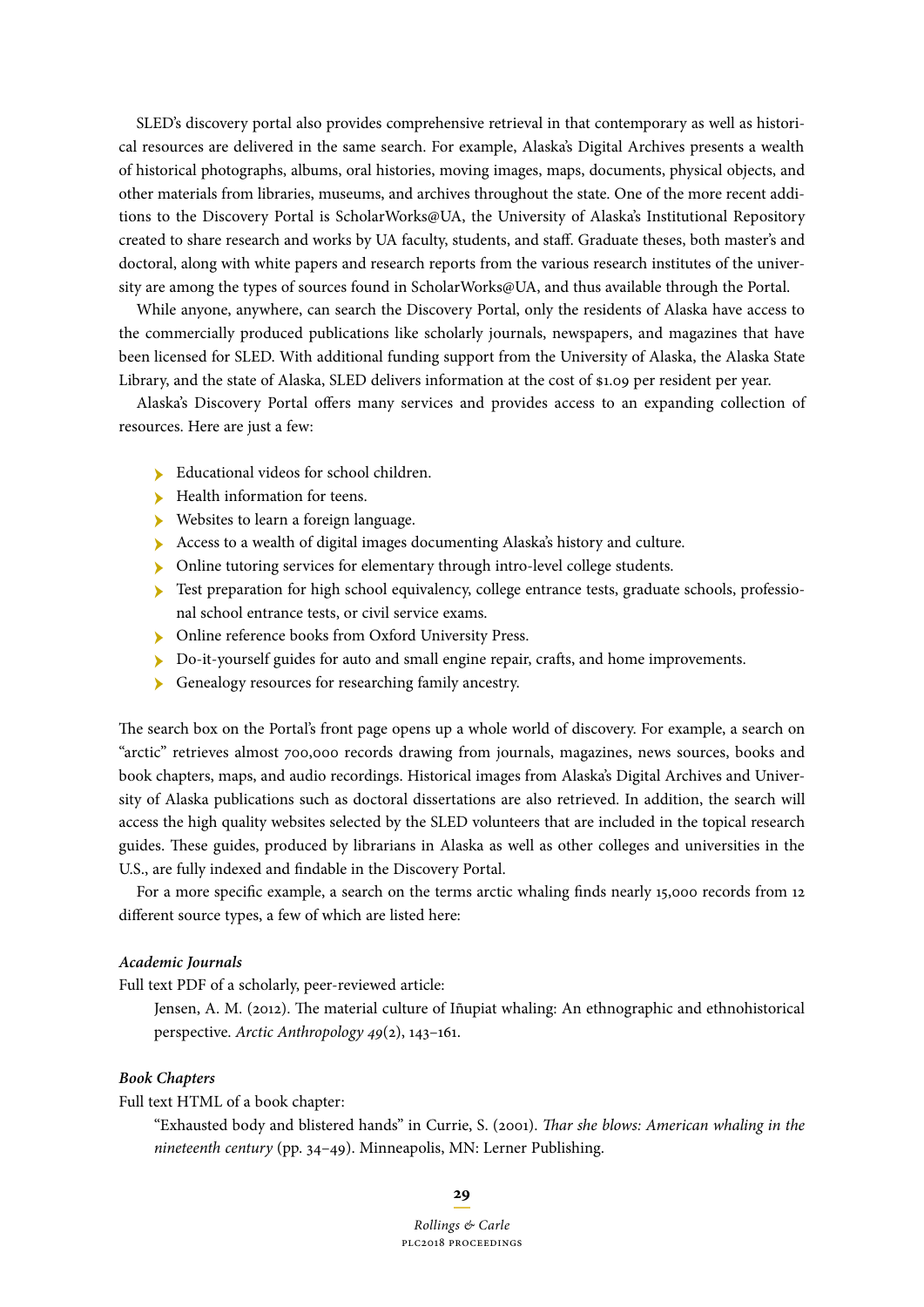#### *Magazines*

Full text HTML or PDF of a magazine article:

Kizzia, T. (2016, September 12). The New Harpoon: In a warming Arctic, a millennia-old culture adapts to a future without ice. *The New Yorker*, 92(28), 38.

#### *News Sources*

Full text HTML of a newspaper article:

D'Oro, R. (2017, September 15). Alaska Eskimo group seeks hike in whaling harvest quotas. *The Canadian Press*.

#### *Dissertations/Teses*

Full text PDF of a University of Alaska Master's thesis from ScholarWorks@UA: Aho, K. B. (2016). *Transboundary agreement: case studies of marine mammal management in the Bering Strait.* University of Alaska Fairbanks, Fairbanks, AK.

#### *Photographs from Alaska's Digital Archives*

Digitized historic photograph from Alaska State Library Historical Collections: *Arctic whaler, trapped in ice.* Frank H. Nowell Photograph Collection, 1901–1908. (ASL-PCS-48)

#### *Topical research guide on Whaling*

List of online links to web resources in these categories:

General; Cetaceans and Marine Mammals; Environmental Impacts on Whale Populations and Whaling; and Politics of Whaling

## **Is SLED for you?**

Alaska's Discovery Portal is just one example of a discovery system. A similar arrangement could be employed by any library or institution with joint licensing and/or consortial agreements. Such a system could include digital archives or other types of digitized information, an institutional repository if available, or a variety of other possibilities to populate your discovery portal.

In summary, SLED is a unique resource for Alaska residents, especially in two important ways. First, because it is bridging the digital information gap across the state by serving the community of all Alaskans, and second, because it accomplishes this at an economical cost to state residents. Alaska's Discovery Portal may look like Google in that it retrieves a variety of resources, but it difers in a signifcant way—by allowing access for Alaska residents to view material normally blocked by publisher pay walls.

SLED is also a place to share our stories about Alaska and how we can make them available to share with others. We are always interested in sharing your stories as well. If you have Alaska or Arctic content available in your libraries or collections, contact us about the possibilities and options for using SLED.

**30**